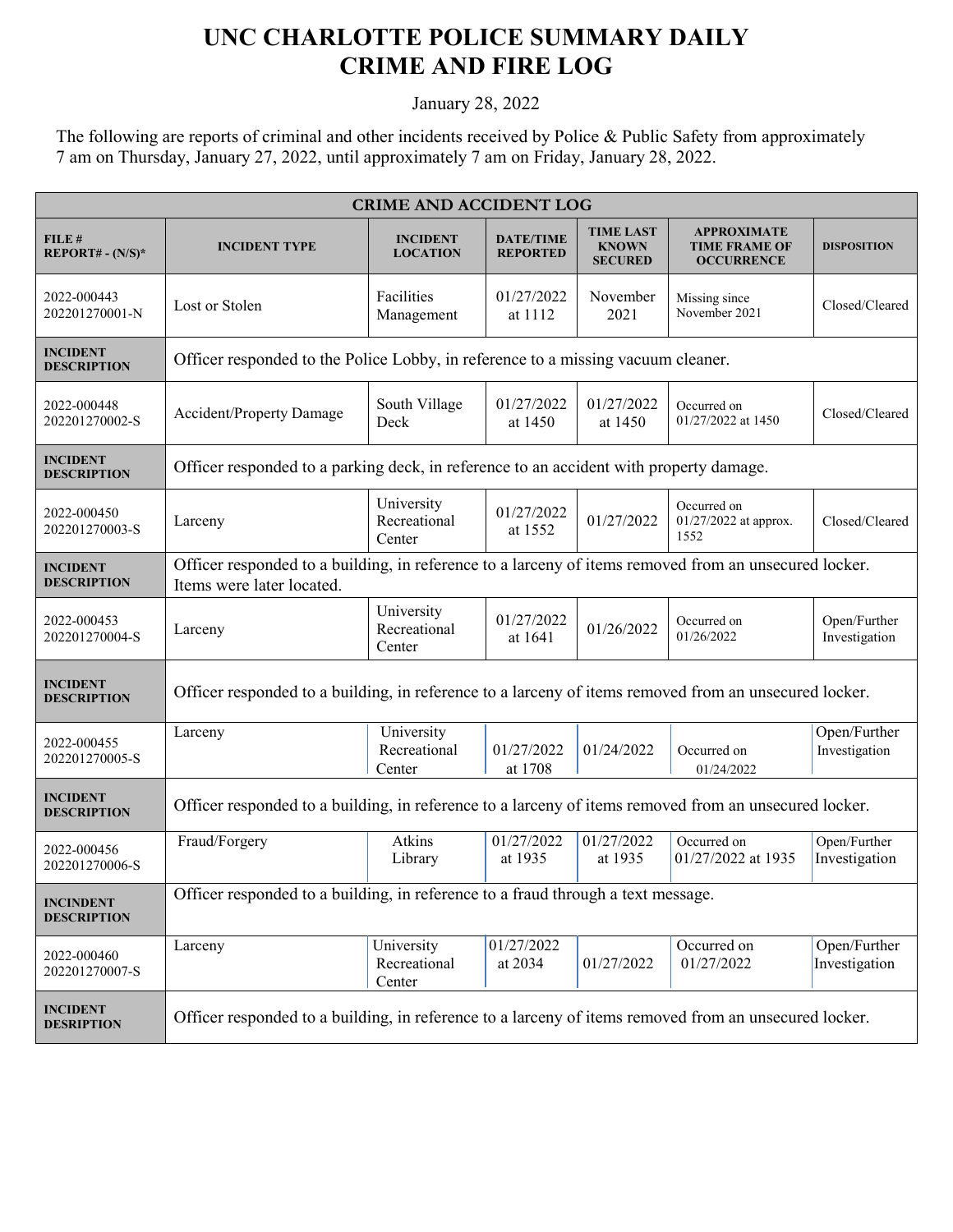| <b>RESIDENT HALL FIRE LOG</b>         |                                                                                         |                                     |                                     |              |                 |                                  |                                  |                                 |
|---------------------------------------|-----------------------------------------------------------------------------------------|-------------------------------------|-------------------------------------|--------------|-----------------|----------------------------------|----------------------------------|---------------------------------|
| <b>REPORT#</b>                        | <b>RESIDENT HALL</b>                                                                    | <b>DATE/TIME</b><br><b>OCCURRED</b> | <b>DATE/TIME</b><br><b>REPORTED</b> | <b>CAUSE</b> | <b>INJURIES</b> | <b>PROPERTY</b><br><b>DAMAGE</b> | <b>FULLY</b><br><b>SPRINKLED</b> | <b>FIRE</b><br><b>DETECTION</b> |
| 2022-000000<br>202201270000-S/N       |                                                                                         |                                     |                                     |              |                 |                                  |                                  |                                 |
| <b>NOTES (HOW</b><br><b>RESOLVED?</b> | There were no reports of fires occurring on campus for the time period indicated above. |                                     |                                     |              |                 |                                  |                                  |                                 |

| <b>CRIME AND ACCIDENT LOG-CENTER CITY</b> |                                                                                                               |                                    |                                     |                                                    |                                                                 |                    |  |
|-------------------------------------------|---------------------------------------------------------------------------------------------------------------|------------------------------------|-------------------------------------|----------------------------------------------------|-----------------------------------------------------------------|--------------------|--|
| FILE #<br>$REPORT# - (N/S)*$              | <b>INCIDENT TYPE</b>                                                                                          | <b>INCIDENT</b><br><b>LOCATION</b> | <b>DATE/TIME</b><br><b>REPORTED</b> | <b>TIME LAST</b><br><b>KNOWN</b><br><b>SECURED</b> | <b>APPROXIMATE</b><br><b>TIME FRAME OF</b><br><b>OCCURRENCE</b> | <b>DISPOSITION</b> |  |
| 2022-000000<br>202201270000-S/N           |                                                                                                               |                                    |                                     |                                                    |                                                                 |                    |  |
| <b>INCIDENT</b><br><b>DESCRIPTION</b>     | There were no criminal incidents, or vehicular accidents, at Center City for the time period indicated above. |                                    |                                     |                                                    |                                                                 |                    |  |